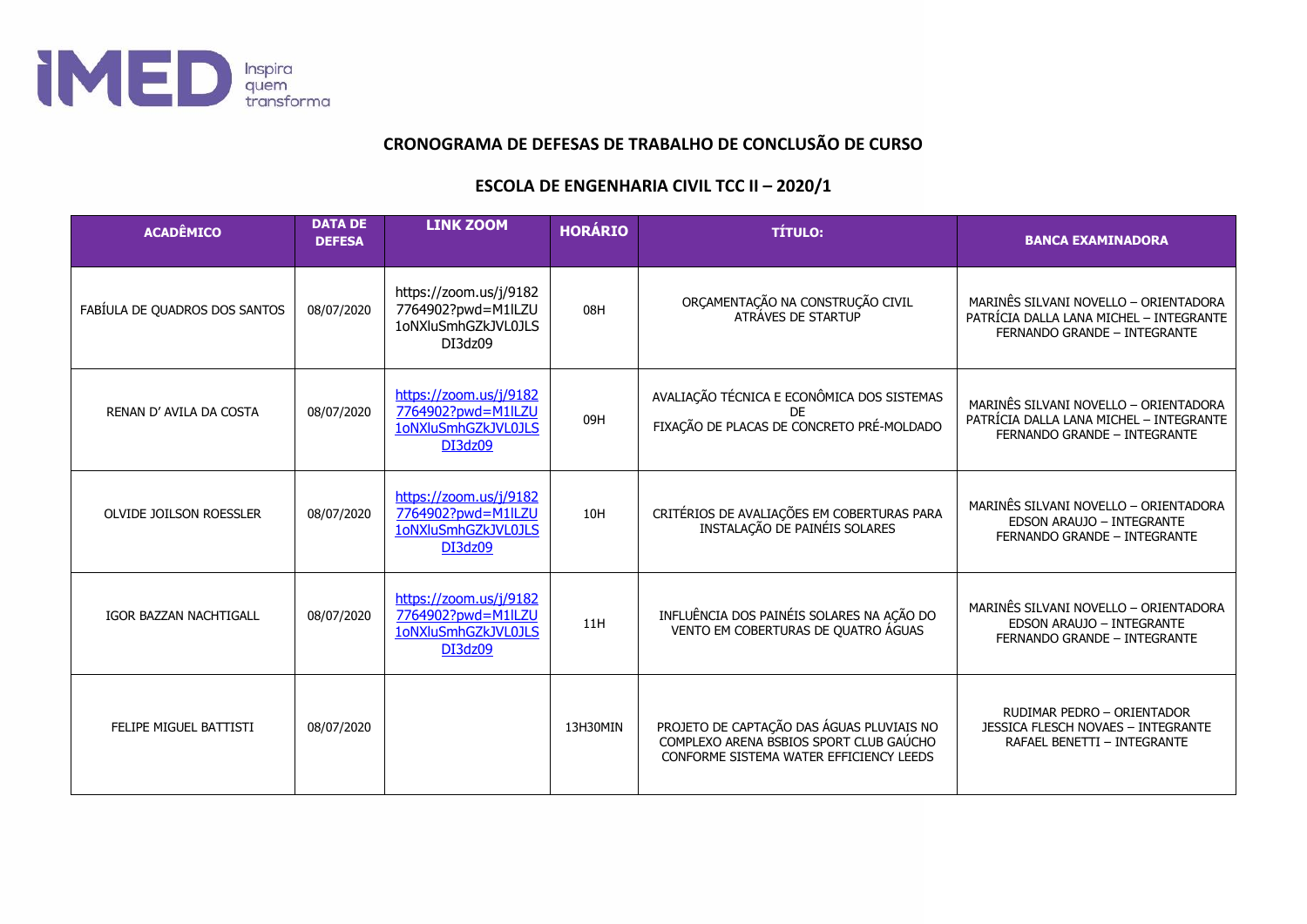

| TULIO PICCOLOTTO          | 08/07/2020                      |                                                                                | 14H30MIN       | PROJETO DE UMA ESTAÇÃO DE TRATAMENTO DE<br>ESGOTO DOMÉSTICO PARA A CIDADE DE CASCA/RS                                                | RUDIMAR PEDRO - ORIENTADOR<br><b>JESSICA FLESCH NOVAES - INTEGRANTE</b><br>MARINÊS SILVANI NOVELLO - INTEGRANTE  |
|---------------------------|---------------------------------|--------------------------------------------------------------------------------|----------------|--------------------------------------------------------------------------------------------------------------------------------------|------------------------------------------------------------------------------------------------------------------|
| HENRIQUE TANAAN CREMONINI | 08/07/2020                      | https://zoom.us/j/9776<br>1404691?pwd=WVRxb<br>mJpSIY5UEIrNWh2VklK<br>RDBxUT09 | 15H30MIN       | ANÁLISE DA VIABILIDADE ECONÔMICA DE UM<br>EMPREENDIMENTO RESIDENCIAL                                                                 | MARINÊS SILVANI NOVELLO - ORIENTADORA<br>LUIS EDUARDO FORMIGHERI - INTEGRANTE<br>LOUISE CHIARELLO - INTEGRANTE   |
| THAINARA BUENO NEDDEF     | 08/07/2020                      | https://zoom.us/j/9776<br>1404691?pwd=WVRxb<br>mJpSIY5UEIrNWh2VklK<br>RDBxUT09 | 16H30MIN       | INDICADORES DE CUSTO DA CONSTRUÇÃO CIVIL<br>PARA SISTEMAS CONSTRUTIVOS TRADICIONAIS NA<br><b>CIDADE DE SARANDI/RS</b>                | MARINÊS SILVANI NOVELLO - ORIENTADORA<br>LUIS EDUARDO FORMIGHERI - INTEGRANTE<br>LOUISE CHIARELLO - INTEGRANTE   |
| TAÍSA ANGÉLICA BLAU       | 08/07/2020                      | https://zoom.us/j/9776<br>1404691?pwd=WVRxb<br>mJpSIY5UElrNWh2VklK<br>RDBxUT09 | 17H30MIN       | ANÁLISE DE PATOLOGIAS EM CONSTRUÇÕES<br>CONVENCIONAIS DE ALVENARIA E CONCRETO<br>ARMADO - ESTUDO DE CASO                             | MARINÊS SILVANI NOVELLO - ORIENTADORA<br>LUIS EDUARDO FORMIGHERI - INTEGRANTE<br>LOUISE CHIARELLO - INTEGRANTE   |
| <b>ACADÊMICO</b>          | <b>DATA DE</b><br><b>DEFESA</b> | <b>LINK ZOOM</b>                                                               | <b>HORÁRIO</b> | <b>TÍTULO</b>                                                                                                                        | <b>BANCA EXAMINADORA</b>                                                                                         |
| SUÉLI RAMPANELLI ROSSO    | 09/07/2020                      | https://zoom.us/j/4191<br>841715                                               | 08H            | ATRIBUTOS TÉCNICOS DA CONSTRUÇÃO CIVIL COMO<br>SUBSÍDIOS PARA DECISÃO NA AQUISIÇÃO DE<br><b>IMÓVEIS</b>                              | ELVIRA LANTELME - ORIENTADORA<br>FRANCIELI DALBOSCO - INTEGRANTE<br>LOUISE CHIARELLO - INTEGRANTE                |
| RAQUEL GIRARDI BAVARESCO  | 09/07/2020                      | https://zoom.us/j/4191<br>841715                                               | 09H            | DIRETRIZES PARA EXECUÇÃO E INSPEÇÃO DE<br>CONTRAPISO FLUTUANTE VISANDO ATENDER<br>REQUISITOS DE DESEMPENHO ACÚSTICO DA NBR<br>15.575 | ELVIRA LANTELME - ORIENTADORA<br><b>CRISTIAN MARQUES - INTEGRANTE</b><br>PATRÍCIA DALLA LANA MICHEL - INTEGRANTE |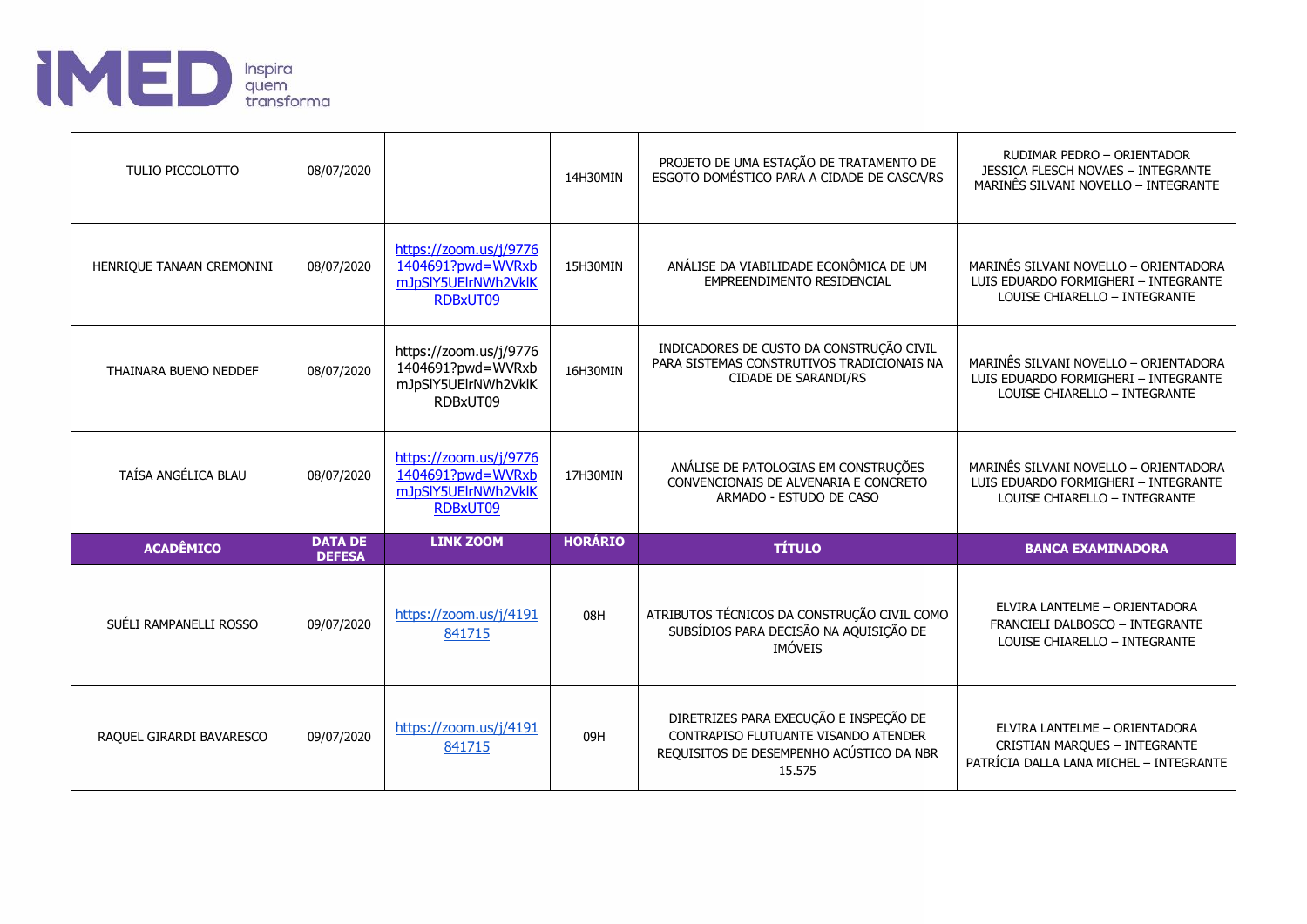

| GUSTAVO ANDRÉ LOSS ORTOLAN                 | 09/07/2020 | https://zoom.us/j/4191<br>841715                                                           | 10H      | PROJETO DO SISTEMA DE PRODUÇÃO DE UM<br>EMPREENDIMENTO RESIDENCIAL NA CIDADE DE<br>PASSO FUNDO/RS                             | ELVIRA LANTELME - ORIENTADORA<br>VANESSA ORSOLIN - INTEGRANTE<br>LUIZ GUSTAVO LAVAL - INTEGRANTE                            |
|--------------------------------------------|------------|--------------------------------------------------------------------------------------------|----------|-------------------------------------------------------------------------------------------------------------------------------|-----------------------------------------------------------------------------------------------------------------------------|
| ANDERSON DOS SANTOS VON<br><b>SCHARTEN</b> | 09/07/2020 | https://zoom.us/j/9323<br>0580891?pwd=bVq4azd<br>yNIVBcjJjVjZMTFY2dVB<br>DUT <sub>09</sub> | 11H      | ANÁLISE TÉCNICA E ECONÔMICA DE REVESTIMENTO<br>DE ARGAMASSA CONVENCIONAL X INDUSTRIALIZADA                                    | MARINÊS SILVANI NOVELLO - ORIENTADORA<br>RUDIMAR PEDRO - INTEGRANTE<br><b>JESSICA BARROS - INTEGRANTE</b>                   |
| MIRELA DA SILVA DE MELLO                   | 09/07/2020 | https://zoom.us/j/9327<br>7062210?pwd=RmU3W<br>mY2cW5BWmlabStocnp<br>NOHpSdz09             | 13H30MIN | AVALIAÇÃO DE SISTEMAS DE SEGURANÇA DE<br>TRABALHO NA CONSTRUÇÃO CIVIL NA CIDADE DE<br>PASSO FUNDO COM PROPOSTA DE INTERVENÇÃO | MARINÊS SILVANI NOVELLO - ORIENTADORA<br>EVANDRO CARLOS SOFFIATTI - INTEGRANTE<br>LARA WELTER - INTEGRANTE                  |
| <b>LISIANE BORDIGNOU</b>                   | 09/07/2020 | https://zoom.us/j/9327<br>7062210?pwd=RmU3W<br>mY2cW5BWmlabStocnp<br>NOHpSdz09             | 14H30MIN | ANÁLISE TÉCNICA E ECONÔMICA DE SISTEMAS DE<br>ANCORAGEM DE ANDAIME SUSPENSO<br>MULTIFAMILIARES - ESTUDO DE CASO               | MARINÊS SILVANI NOVELLO - ORIENTADORA<br>EVANDRO CARLOS SOFFIATTI - INTEGRANTE<br><b>LARA WELTER - INTEGRANTE</b>           |
| JACKSON PRESTES DOS SANTOS                 | 09/07/2020 | https://zoom.us/j/4191<br>841715                                                           | 15H30MIN | PROJETO DO SISTEMA DE PRODUÇÃO DE UM<br>EMPREENDIMENTO DA CONSTRUÇÃO CIVIL                                                    | ELVIRA LANTELME - ORIENTADOR<br>MARINÊS SILVANI NOVELLO - INTEGRANTE<br>FERNANDO GRANDE - INTEGRANTE                        |
| IAN MAIKI FERREIRA                         | 09/07/2020 | https://zoom.us/j/9327<br>7062210?pwd=RmU3W<br>mY2cW5BWmlabStocnp<br>NOHpSdz09             | 16H30MIN | ANÁLISE DE UMA EDIFICAÇÃO MULTIFAMILIAR<br>UTILIZANDO MÉTODO DE ORÇAMENTAÇÃO<br>CONVENCIONAL COMPARADO AO BIM                 | MARINÊS SILVANI NOVELLO - ORIENTADORA<br>PATRÍCIA DALLA LANA MICHEL - INTEGRANTE<br><b>CRISTIANA RODRIGUES - INTEGRANTE</b> |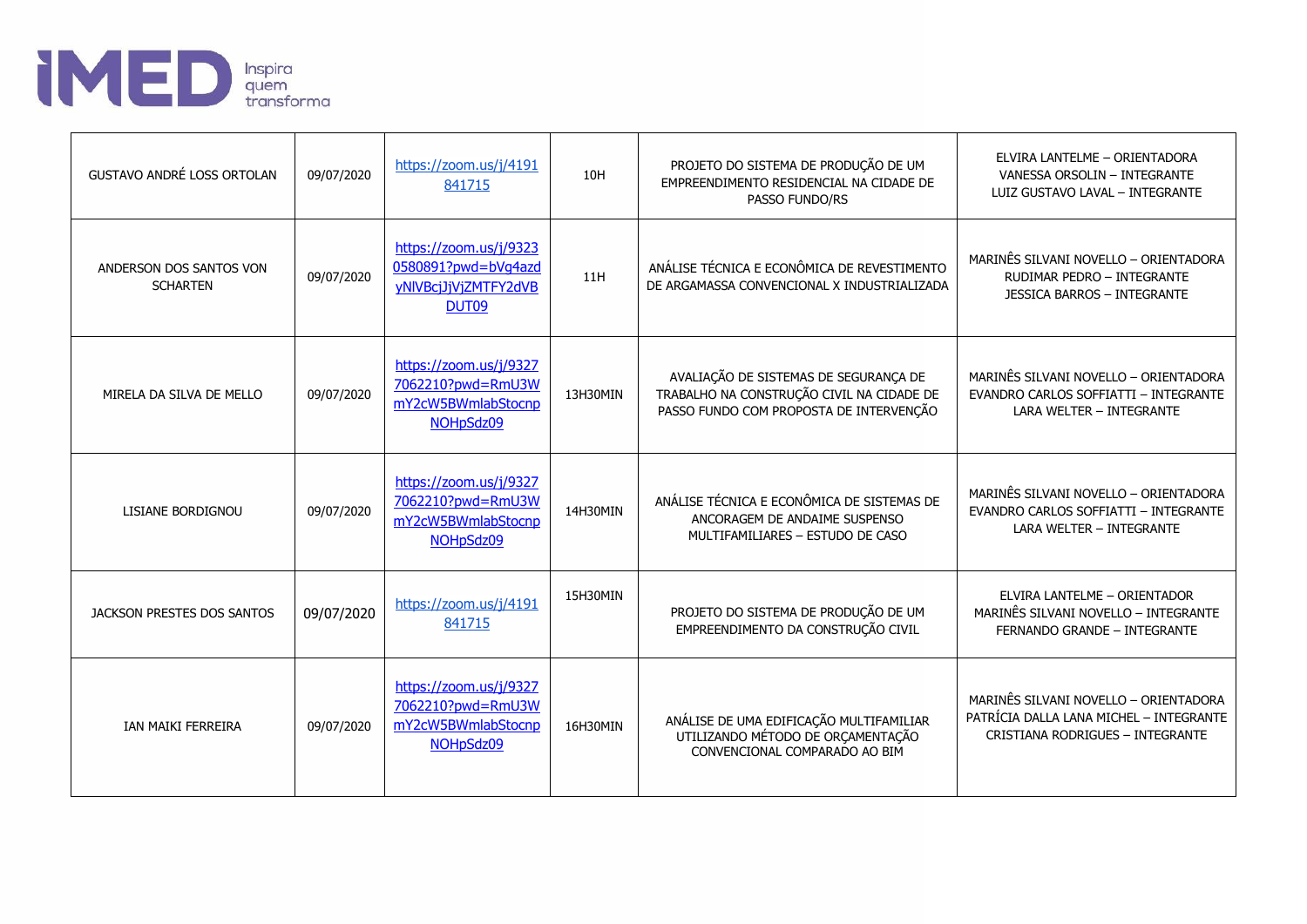

| MAIQUEL RODRIGUES DA SILVA     | 09/07/2020                      | https://zoom.us/j/4657<br>002968?pwd=cDFoY1Jl<br>SFF1UE1WcDFDYzJJND<br>hVZz09  | 17H30MIN       | DURABILIDADE DE ESTRUTURAS DE CONCRETO:<br>ATAQUE EXTERNO DE SULFATOS                                             | FRANCIELE BONSEMBIANTE - ORIENTADORA<br>RODRIGO DE ALMEIDA SILVA - INTEGRANTE<br>RODRIGO PADILHA - INTEGRANTE                                 |
|--------------------------------|---------------------------------|--------------------------------------------------------------------------------|----------------|-------------------------------------------------------------------------------------------------------------------|-----------------------------------------------------------------------------------------------------------------------------------------------|
| MARCOS DE LIMA DINIZ           | 09/07/2020                      | https://zoom.us/j/9327<br>7062210?pwd=RmU3W<br>mY2cW5BWmlabStocnp<br>NOHpSdz09 | 17H30MIN       | AVALIAÇÃO DAS PRESSÕES DO VENTO EM<br>COBERTURAS QUATRO ÁGUAS PARA SISTEMAS LIGHT<br>STEEL FRAMING                | MARINÊS SILVANI NOVELLO - ORIENTADORA<br>PATRÍCIA DALLA LANA MICHEL - INTEGRANTE<br><b>CRISTIANA RODRIGUES - INTEGRANTE</b>                   |
| <b>ACADÊMICO</b>               | <b>DATA DE</b><br><b>DEFESA</b> | <b>LINK ZOOM</b>                                                               | <b>HORÁRIO</b> | <b>TÍTULO</b>                                                                                                     | <b>BANCA EXAMINADORA</b>                                                                                                                      |
| <b>DIOGO RODRIGUES</b>         | 10/07/2020                      | https://zoom.us/j/6<br>723861974                                               | 08H            | BIM E CONTRATOS NA CONSTRUÇÃO CIVIL: UM<br>ESTUDO DAS RELAÇÕES CONTRATUAIS PARA A<br>GESTÃO DO PROJETO REMOTO     | JULIANO LIMA DA SILVA - ORIENTADOR<br>ELVIRA LANTELME - INTEGRANTE<br>MARINES SILVANI NOVELLO - INTEGRANTE                                    |
| <b>BRUNA THAÍS SERRO AITTA</b> | 10/07/2020                      | https://zoom.us/j/6<br>723861974                                               | 09H            | INTEGRAÇÃO DE DISCIPLINAS DE UM PROJETO DE<br>EDIFICAÇÃO MULTIFAMILIAR EM SOFTWARE BIM                            | JULIANO LIMA DA SILVA - ORIENTADOR<br>LAÉRCIO MACULAN - INTEGRANTE<br>MARINÊS SILVANI NOVELLO - INTEGRANTE                                    |
| ÁLVARO CARTERI                 | 10/07/2020                      | https://zoom.us/j/9952<br>531647                                               | 11H            | AVALIAÇÃO DE MÉTODOS DIRETOS DE<br>DIMENSIONAMENTO PARA FUNDAÇÕES EM ESTACAS<br>A PARTIR DE UM ESTUDO DE CASO     | LUIS EDUARDO FORMIGHERI - ORIENTADOR<br>MARINÊS SILVANI NOVELLO - INTEGRANTE<br>WAGNER CAVALARE - INTEGRANTE<br>DEBORA MESAVILLA - INTEGRANTE |
| <b>ACADÊMICO</b>               | <b>DATA DE</b><br><b>DEFESA</b> | <b>LINK ZOOM</b>                                                               | <b>HORÁRIO</b> | <b>TÍTULO</b>                                                                                                     | <b>BANCA EXAMINADORA</b>                                                                                                                      |
| MATHEUS LUIZ CURZEL            | 15/07/2020                      | https://zoom.us/j/7742<br>601941                                               | 08H            | ESTUDO SOBRE O USO DE PAVIMENTOS PERMEÁVEIS<br>E CARACTERÍSTICAS TÉCNICAS DOS PAVIMENTOS EM<br>CONCRETO PERMEÁVEL | <b>JESSICA FLESCH NOVAES - ORIENTADORA</b><br>ALESSANDRO EMÍLIO VALMORBIDA -<br><b>INTEGRANTE</b><br>RAFAEL CASANOVA - INTEGRANTE             |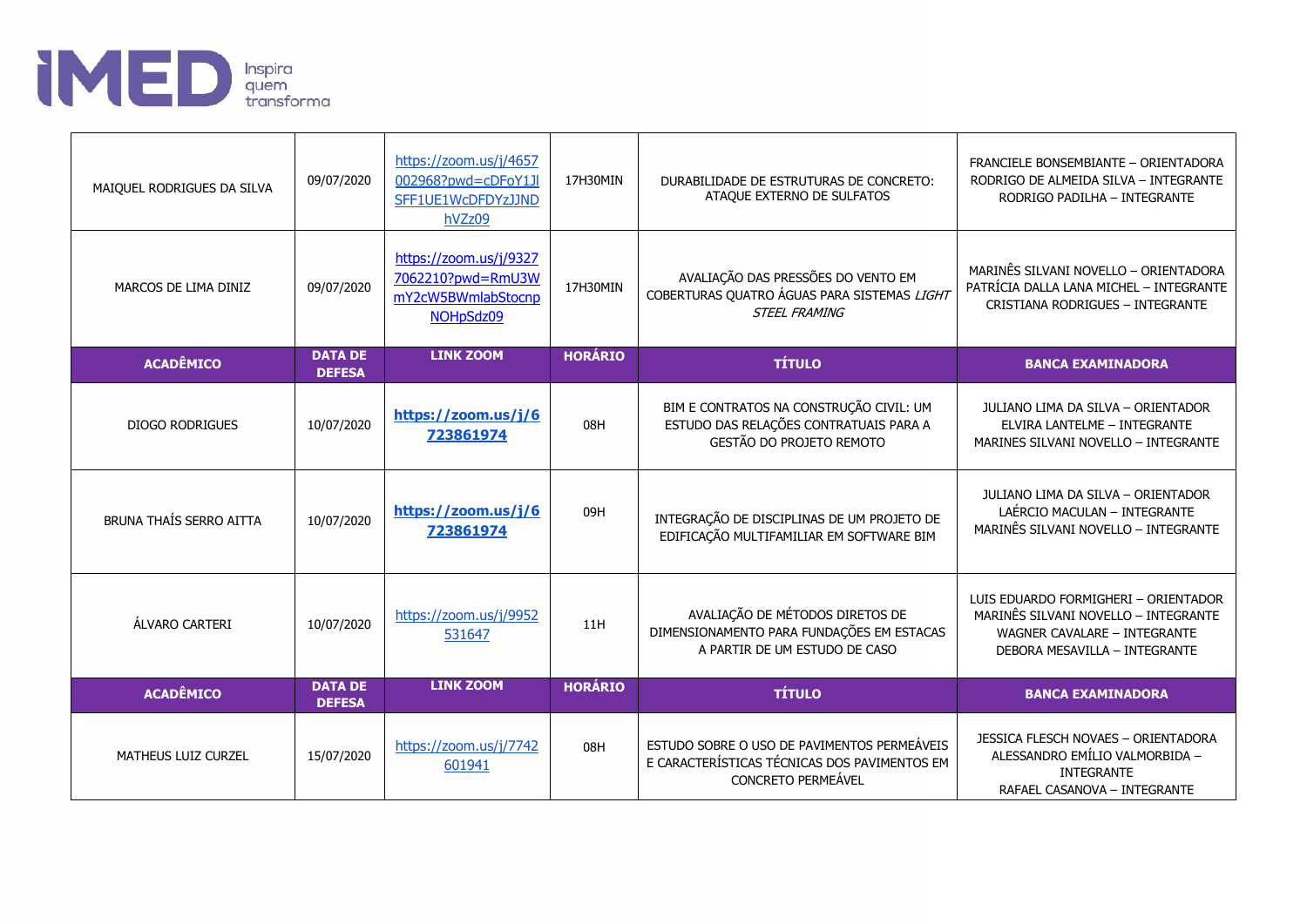

| <b>IAGO TOBIAS</b>              | 15/07/2020                      | https://zoom.us/j/7742<br>601941 | 09H            | AVALIAÇÃO DA RESISTÊNCIA A TRAÇÃO POR<br>COMPRESSÃO DIAMETRAL DE PAVIMENTO<br>MODIFICADO COM POLÍMERO ELASTOMÉRICO DO<br>TIPO SBS                            | JESSICA FLESCH NOVAES - ORIENTADORA<br>MICHELLE TREVISAN - INTEGRANTE<br>PATRICIA DALLA LANA MICHEL - INTEGRANTE       |
|---------------------------------|---------------------------------|----------------------------------|----------------|--------------------------------------------------------------------------------------------------------------------------------------------------------------|------------------------------------------------------------------------------------------------------------------------|
| <b>ACADÊMICO</b>                | <b>DATA DE</b><br><b>DEFESA</b> | <b>LINK ZOOM</b>                 | <b>HORÁRIO</b> | <b>TÍTULO</b>                                                                                                                                                | <b>BANCA EXAMINADORA</b>                                                                                               |
| DIOGO ARGENTA BORTOLIN          | 16/07/2020                      | https://zoom.us/j/7529<br>153877 | 10H            | ANÁLISE NUMÉRICA DA RESISTÊNCIA À TRAÇÃO DE<br>CONCRETOS REFORÇADOS COM FIBRAS DE VIDRO                                                                      | JACKSON DITZ - ORIENTADOR<br>RICHARD THOMAS LERMEN - INTEGRANTE<br>DIOICE SCHOVANZ - INTEGRANTE                        |
| <b>WILLIAM FERNANDES SANINI</b> | 16/07/2020                      | https://zoom.us/j/7529<br>153877 | 11H            | ESTIMATIVA DA RESISTÊNCIA MÉDIA À TRAÇÃO DO<br>CONCRETO REFORÇADO COM FIBRA DE AÇO                                                                           | JACKSON DITZ - ORIENTADOR<br>RICHARD THOMAS LERMEN - INTEGRANTE<br>DIOICE SCHOVANZ - INTEGRANTE                        |
| TIAGO ALEXANDRE KOLLING         | 16/07/2020                      | https://zoom.us/j/7529<br>153877 | 13H30MIN       | PROJETO OTIMIZADO DE UMA ESTRUTURA DE<br>CONCRETO ARMADO PROJETADA NOS ANOS 80                                                                               | JACKSON DITZ - ORIENTADOR<br>ALEXSANDRO DAL MAGRO - INTEGRANTE<br>LUIZ GUSTAVO LAVAL - INTEGRANTE                      |
| DIEGO MEIRA                     | 16/07/2020                      | https://zoom.us/j/7529<br>153877 | 14H30MIN       | PROJETO OTIMIZADO DE LAJES MACIÇAS E<br><b>NERVURADAS</b>                                                                                                    | JACKSON DITZ - ORIENTADOR<br>ALEXSANDRO DAL MAGRO - INTEGRANTE<br>LUIZ GUSTAVO LAVAL - INTEGRANTE                      |
| <b>ACADÊMICO</b>                | <b>DATA DE</b><br><b>DEFESA</b> | <b>LINK ZOOM</b>                 | <b>HORÁRIO</b> | <b>TÍTULO</b>                                                                                                                                                | <b>BANCA EXAMINADORA</b>                                                                                               |
| WILLIAN PIVA DE ALMEIDA         | 17/07/2020                      | https://zoom.us/j/7742<br>601941 | 09H            | ANÁLISE DA INFLUÊNCIA TÉRMICA NA CALCINAÇÃO<br>DE RESÍDUOS DA CANA-DE-AÇÚCAR PARA<br>CARACTERIZAÇÃO FÍSICO-QUÍMICA E PRODUÇÃO DE<br>MATERIAIS GEOPOLIMÉRICOS | <b>JESSICA FLESCH NOVAES - ORIENTADORA</b><br>DAIANE BOSCARDIN - INTEGRANTE<br><b>MATEUS CRUZ - INTEGRANTE</b>         |
| <b>ACADÊMICO</b>                | <b>DATA DE</b><br><b>DEFESA</b> | <b>LINK ZOOM</b>                 | <b>HORÁRIO</b> | <b>TÍTULO</b>                                                                                                                                                | <b>BANCA EXAMINADORA</b>                                                                                               |
| <b>GRAZIELA DO NASCIMENTO</b>   | 21/07/2020                      | https://zoom.us/j/9640<br>323621 | 08H            | MATERIAIS UTILIZADOS PARA ATENUAÇÃO DOS<br>RAIOS X NA CONSTRUÇÃO CIVIL                                                                                       | RODRIGO DE ALMEIDA DA SILVA -<br>ORIENTADOR<br>RICHARD THOMAS LERMEN- INTEGRANTE<br>FRANCIELI BONSEMBIANTE- INTEGRANTE |